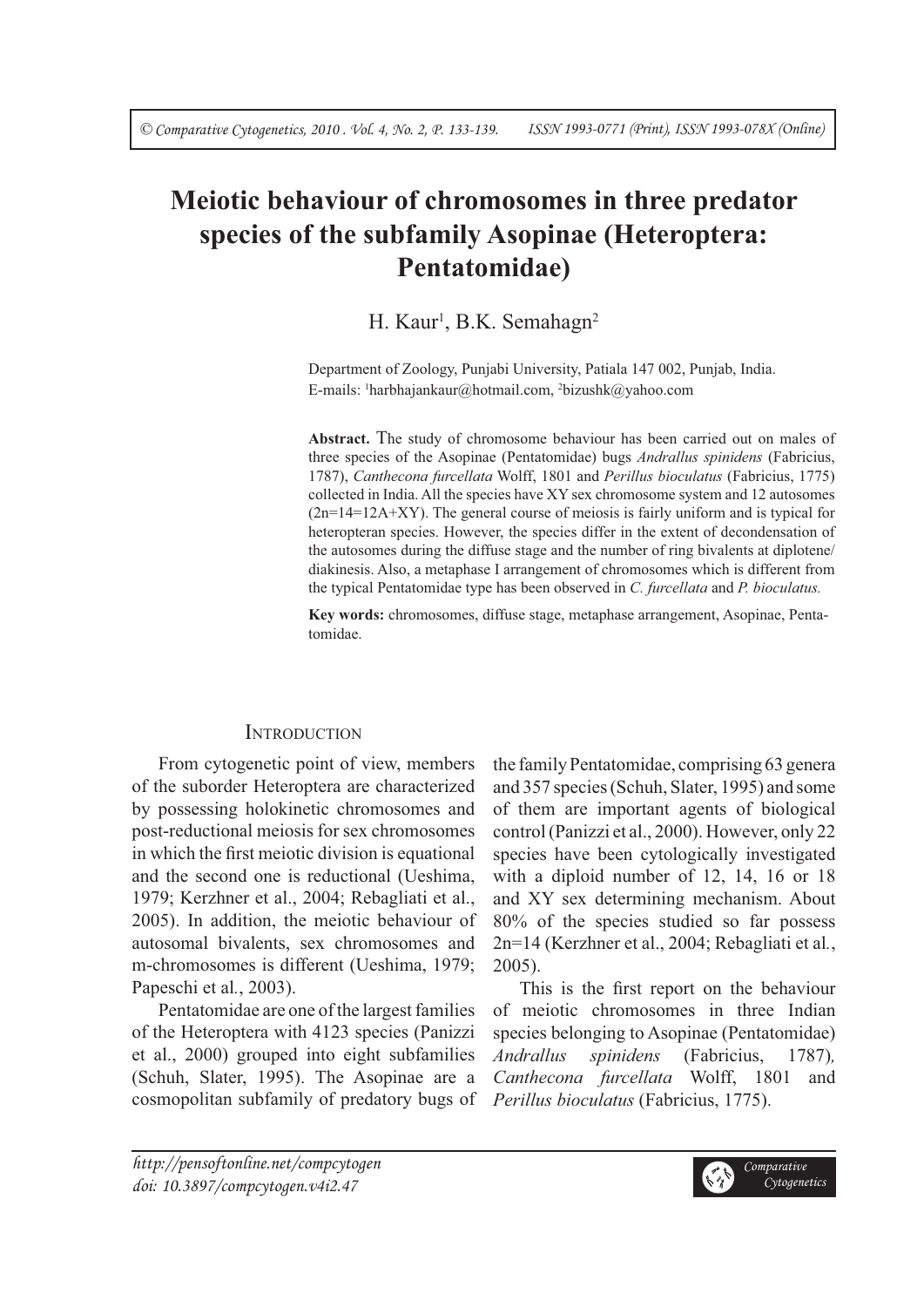

**Figs 1-6.** Male meiosis in *Andrallus spinidens.* **1 -** diffuse stage showing associated and condensed X and Y chromosomes. **2 -** diplotene showing associated sex chromosomes and a single ring bivalent. **3 -** diakinesis with sex chromosomes arranged side by side. **4 -** metaphase I in polar view, sex chromosomes lie inside a ring formed by autosomal bivalents. **5 -** metaphase II, a ring of autosomal univalents with the sex chromosome pseudobivalent in the centre. **6 -** telophase II showing reductionally divided sex chromosomes. Arrowheads indicate ring bivalents; arrows indicate sex chromosomes. Scale bar = 10 μm.

## MATERIAL AND METHODS

Adult males of *Andrallus spinidens, Canthecona furcellata* and *Perillus bioculatus*  were collected from Pathankot (Punjab, India) located at 32°27'N 75°65'E coordinates. Testes were removed and fixed in 3:1 ethanol: glacial acetic acid, and air dried chromosomal preparations were stained in basic fuchsin after the protocol suggested by Carr and Walker (1961).

## **RESULTS**

## *Andrallus spinidens*

During diffuse stage, the sex chromosomes are associated and form a darkly stained heteropycnotic body while the autosomes are highly decondensed (Fig.1). During diplotene, six autosomal bivalents and closely associated X and Y are seen. One of the autosomal bivalents exists as a ring bivalent (Fig. 2). During diakinesis, the sex chromosomes

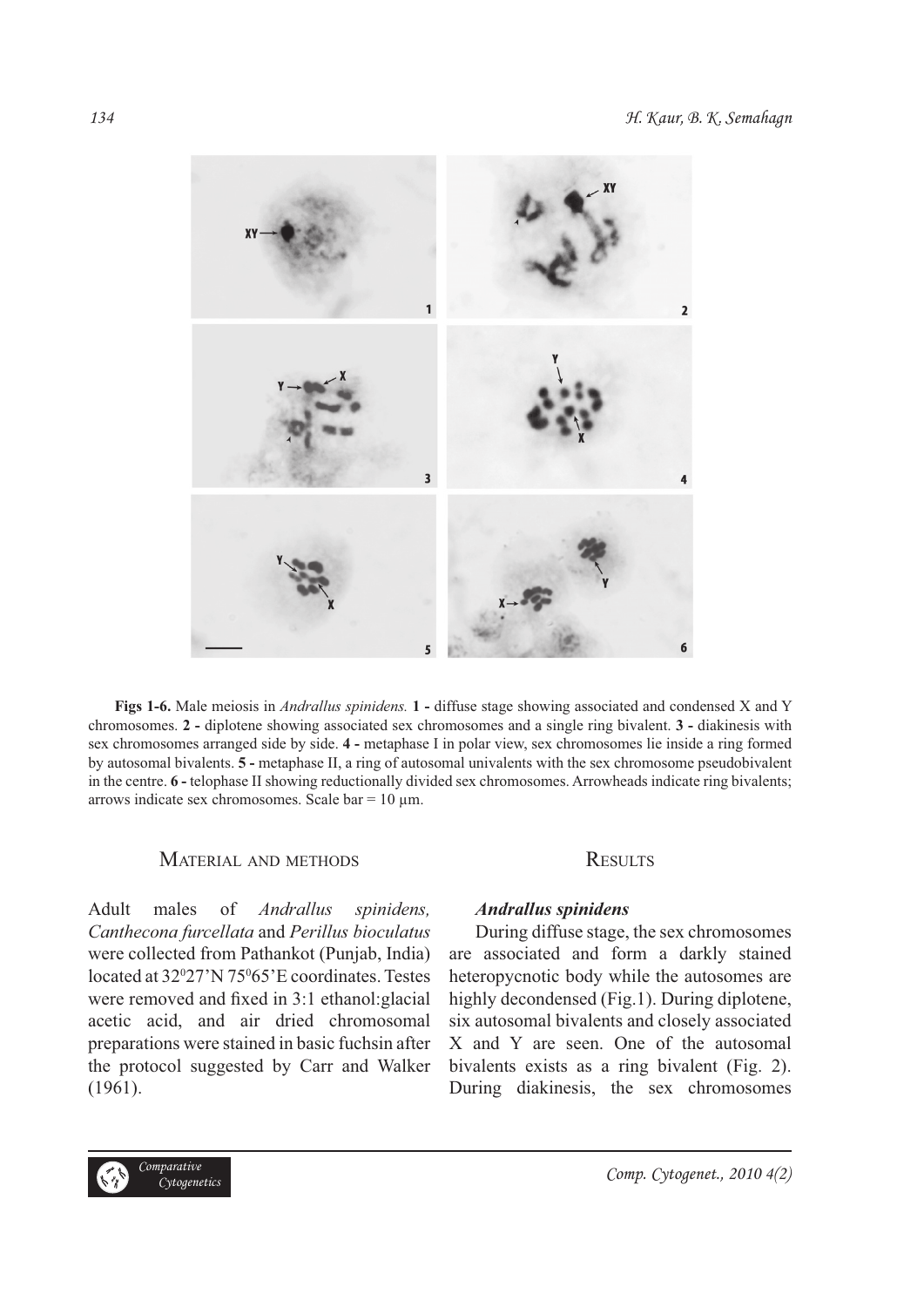

**Figs 7-13.** Male meiosis in *Canthecona furcellata*. **7** - diffuse stage showing associated X and Y chromosomes and high degree of autosomal decondensation. **8** - diplotene showing two ring bivalents. **9** - diakinesis with three ring bivalents. **10**, **11** - metaphase I stages showing two different arrangements of the chromosomes. **12** - telophase I showing equationally divided sex chromosomes. **13** - metaphase II, a ring of autosomes with strongly associated sex chromosomes in the center. Arrowheads show ring bivalents and arrows show sex chromosomes. Scale bar =  $10 \mu m$ .

become separated but lie side by side and one of the autosomal bivalents is seen as a ring (Fig. 3). At metaphase I, autosomal bivalents form a circle in the centre of which lie X and Y (Fig. 4). At metaphase II, autosomal univalents form a circle, and X and Y join to form a pseudobivalent that lies in the centre (Fig. 5). At telophase II (Fig. 6), the sex chromosomes

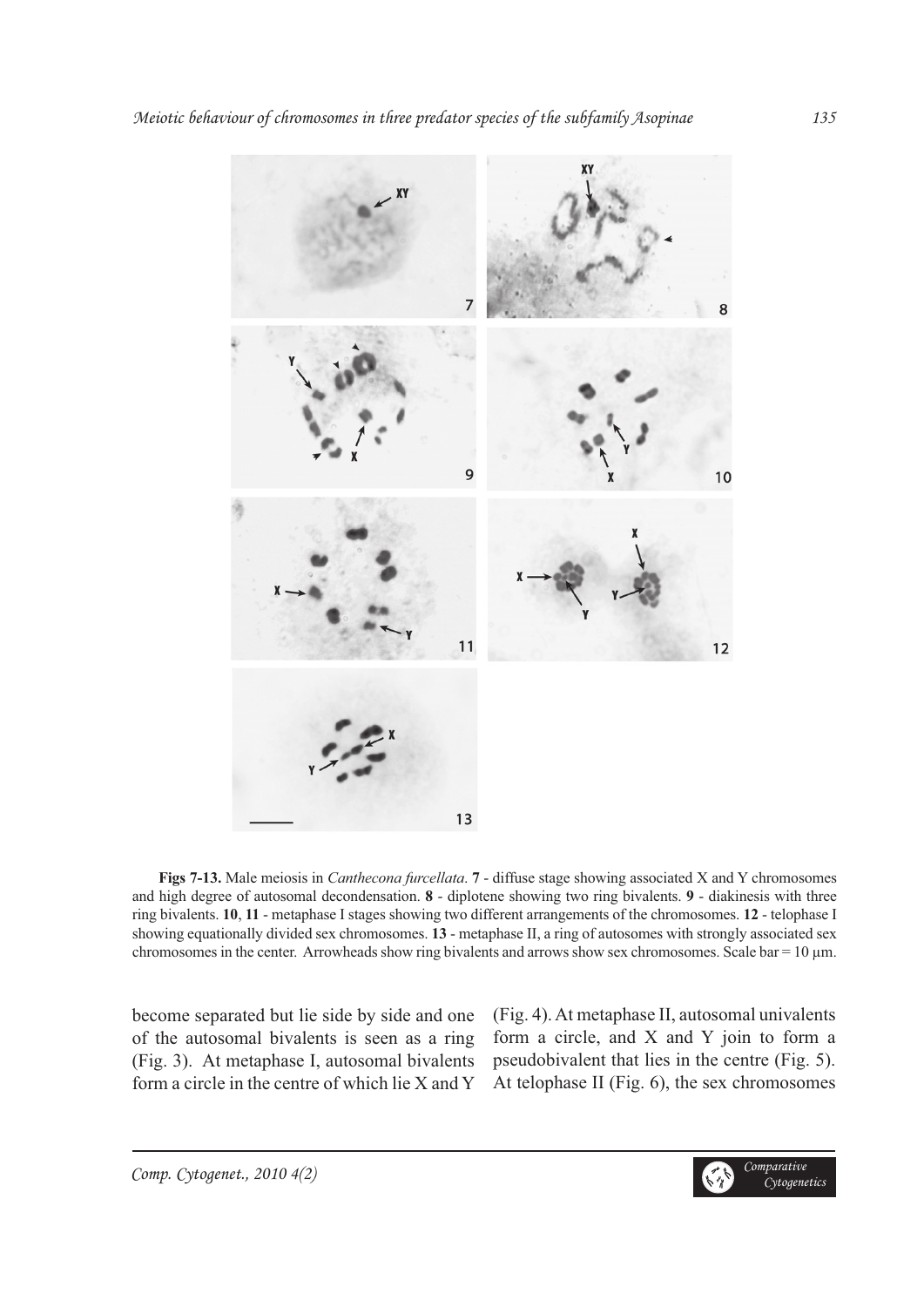

**Figs 14-19.** Male meiosis in *Perillus bioculatus.* **14** *-* diffuse stage showing the condensed and paired X and Y chromosomes and partially decondensed autosomes. **15 -** diakinesis showing two ring bivalents and well separated X and Y chromosomes. **16, 17 -** metaphase I plates showing two different arrangements of the chromosomes. **18 -** metaphase II showing a ring of autosomal univalents with weakly associated sex chromosomes. **19 -** telophase II showing reductionally divided sex chromosomes. Arrowheads indicate ring bivalents; arrows indicate sex chromosomes. Scale bar =  $10 \mu$ m.

divide reductionally, the X and Y move to opposite poles and two types of nuclei, one with the X chromosome and the other with the Y chromosome, are formed.

#### *Canthecona furcellata*

At diffuse stage, X and Y are associated and form a darkly stained heteropycnotic body located on one side of the nucleus while the autosomes are completely decondensed (Fig. 7). At diplotene, six autosomal bivalents become distinct due to condensation while sex chromosomes are heteropycnotic and remain together. Two or three autosomal pairs have two terminal chiasmata and form ring bivalents (Fig. 8). These bivalents can be seen also at diakinesis when the sex chromosomes appear as parallel chromatids and are no longer heteropycnotic (Fig. 9). Metaphase I (polar view) shows two types of arrangements. In one, six autosomal bivalents form a ring inside which lie the sex chromosomes. Y is exactly in the centre while X is close to the inner border of the ring (Fig. 10). In the second, all the eight chromosomes arrange in a ring with

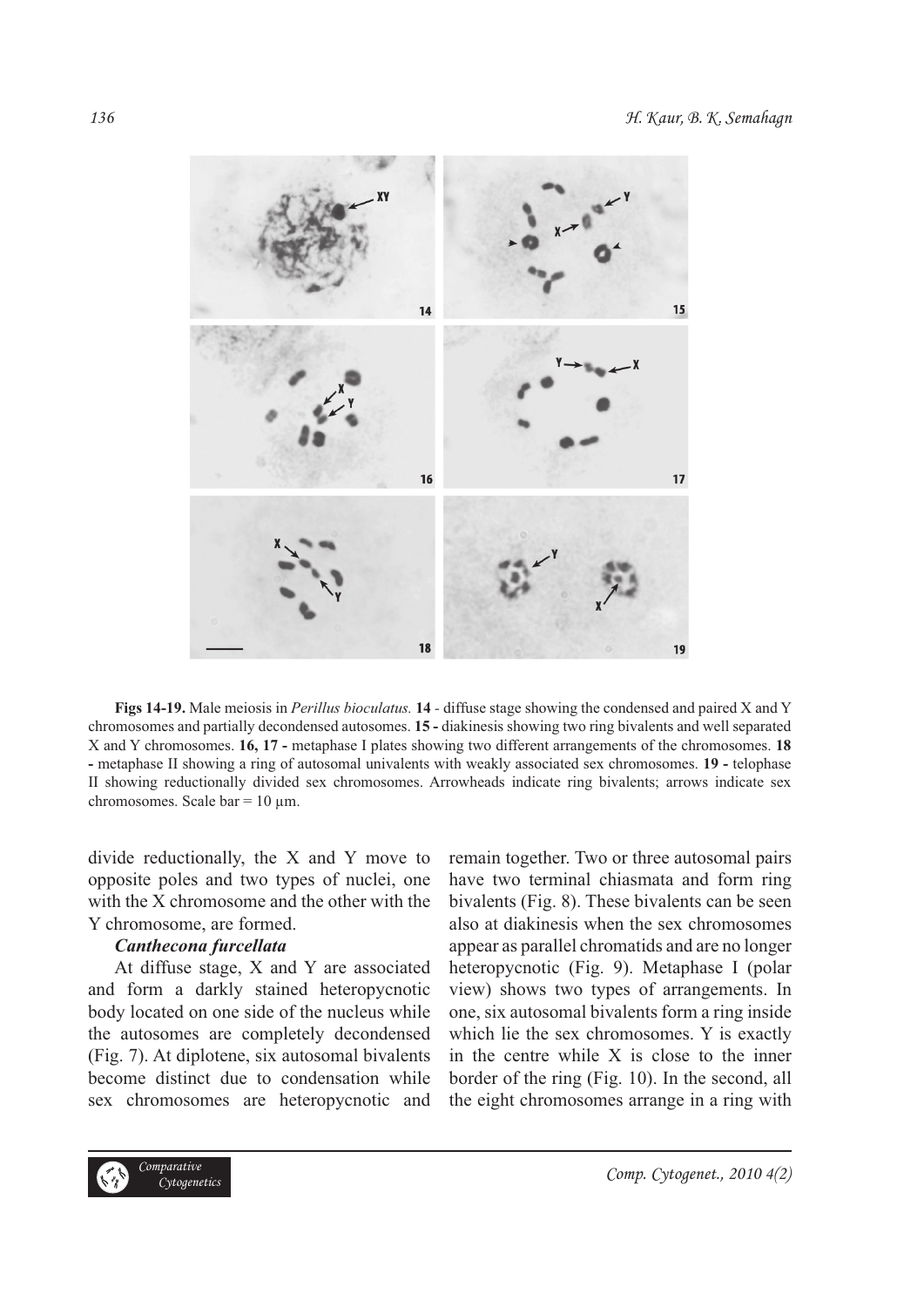an empty centre (Fig. 11). The former is more frequent (10 out of 13 metaphase I counted) than the latter (3 out of 13 metaphase I counts). At telophase I, two nuclei are formed with 8 chromosomes each (six autosomes, X and Y) (Fig. 12). At metaphase II, X and Y form a pseudobivalent that lies in the centre of a ring of autosomes (Fig.13).

## *Perillus bioculatus*

At diffuse stage, X and Y form a darkly stained heteropycnotic body while autosomes are partially decondensed (Fig. 14). Diakinesis is marked by the presence of two ring bivalents which are more densely stained than rest of the bivalents. The sex chromosomes become separated, with more or less parallel chromatids (Fig. 15). Two types of metaphase I plates have been observed. In one, the typical pattern of the family is observed wherein a ring of six autosomal bivalents is formed in the centre of which lie  $X$  and  $Y$  (Fig. 16). In the second, all the chromosomes (autosomal bivalents and sex chromosomes) form a ring with a hollow centre (Fig. 17). The former pattern is more frequent (16 out of 23 metaphase I counts) than the latter (7 out of 23 metaphase I counts). In both of the patterns, the sex chromosomes lie close to each other. At metaphase II, six autosomal univalents form a ring and sex chromosomes join to form a pseudobivalent which lies in the centre of the ring (Fig. 18). During second meiotic division, sex chromosomes divide reductionally and X goes to one pole and Y to the other (Fig. 19).

## **DISCUSSION**

The general course of meiosis in the three species studied is fairly uniform and behaviour of chromosomes is typical of the Heteroptera. The diploid number of *Perillus bioculatus* is in agreement with the prescription given by Wilson (1906) as  $2n=14=12A+XY$ , and

*Andrallus spinidens* and *Canthecona furcellata* also showed the same number which is the modal number for the family Pentatomidae, supporting high karyotypic conservation during the evolution of this group as suggested by Ueshima (1979).

The diffuse stage has been a common meiotic feature in heteropteran species where autosomes are decondensed, sex chromosomes are condensed and the cell size increases (Ueshima, 1979). In Pentatomidae, sex chromosomes usually associate during the diffuse stage although there is much variation with respect to degree of association between X and Y among different species (Rebagliati et al*.*, 2001; Lanzone, Souza, 2006). In the present three predator species, X and Y chromosomes associate closely to form a single heteropycnotic body during the diffuse stage as has been observed in other species of Asopinae (Montgomery, 1906; Heizer, 1950, 1951) and Pentatomidae in general (Camacho et al*.*, 1985; Satapathy, Patnaik, 1988, 1991). The sex chromosomes become separated during diplotene in *Perillus bioculatus*  and *Canthecona furcellata.* In *Andrallus spinidens*, however, XY association has been seen extended even up to diplotene stage as is recorded in another predator Pentatomidae species *Oechalia grisea* (Burmeister, 1834) by Heizer (1951).

The degree of decondensation of the autosomes during the diffuse stage varies among different species of Heteroptera – from species with high degree of decondensation to species whose chromosomes do not decondense at all and diffuse stage is absent (Lanzone, Souza, 2006). *Andrallus spinidens* and *C. furcellata* showed high degree of decondensation as was observed in species from different subfamilies of Pentatomidae such as *Nezara viridula* (Linnaeus 1758) of the subfamily Pentatominae (Camacho et

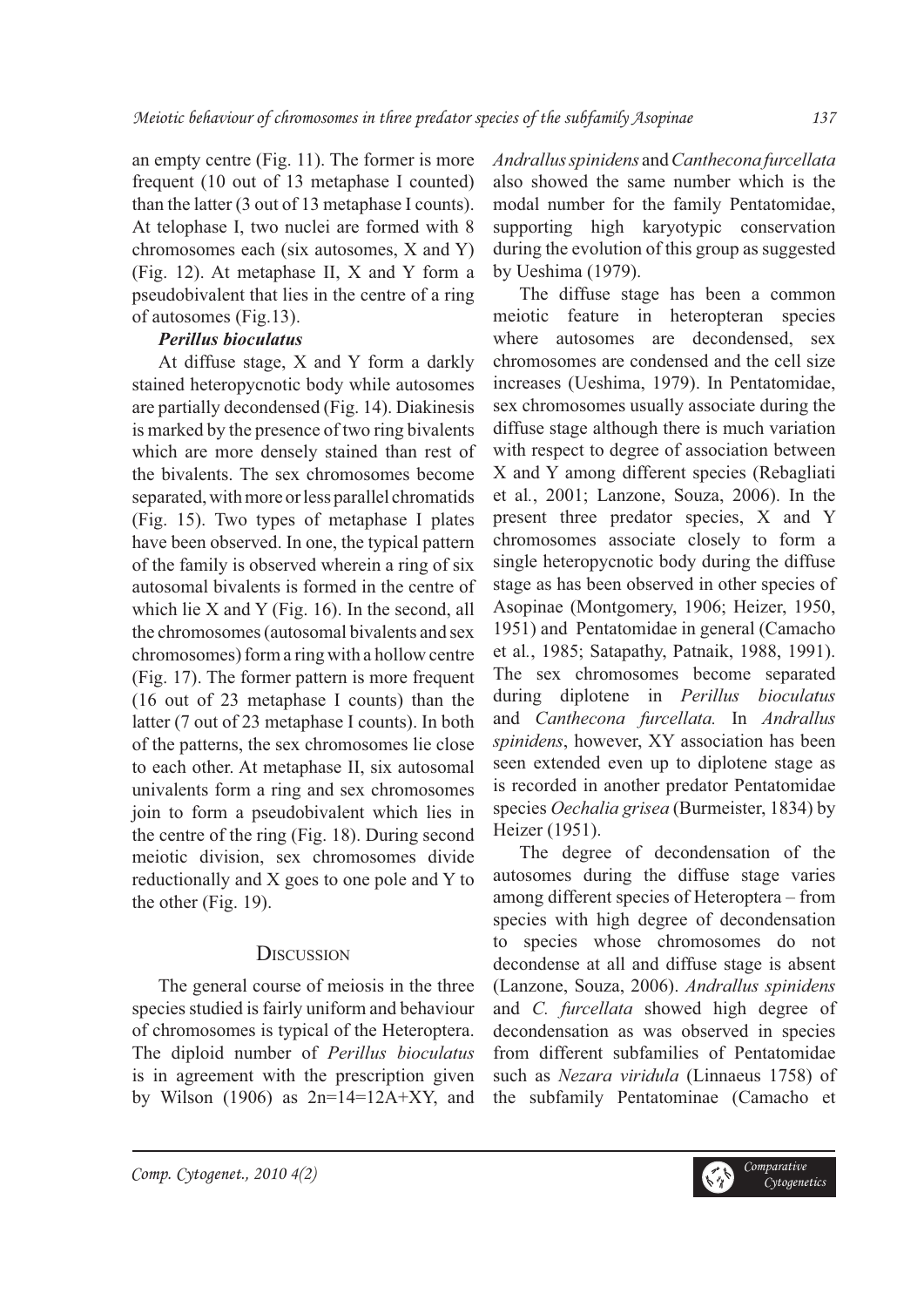al*.*, 1985) and *Antiteuchus mixtus* (Fabricius, 1787), *A. sepulcralis* (Fabricius, 1803) and *A. macraspis* (Perty, 1834) of the subfamily Discocephalinae (Lanzone, Souza, 2006). In *P. bioculatus,* however, the autosomes showed a partial decondensation, and it is the first record in the family Pentatomidae though this pattern was earlier reported in the families Coreidae (Papeschi, Mola, 1990) and Aradidae (Jacobs, Liebenberg, 2001). The reason for variation in the degree of decondensation and its significance has not been yet established. Differences in the duration of the diffuse stage and level of autosome decondensation are suggested to "correspond to variations in the interval of disintegration between the meiotic and mitotic chromosome structure" (Lanzone, Souza, 2006).

The general trend in Pentatomidae is the predominance of one chiasma per bivalent (Satapathy, Patnaik 1988; Lanzone, Souza 2006). However, in *C. furcellata* and *P. bioculatus*, two to three ring bivalents have been observed while in *A. spinidens*, a single ring bivalent has been seen during prophase I. The presence of more than one chiasma per bivalent is less common in Pentatomidae, and has been reported so far in *Nezara viridula* (Linnaeus, 1758) (Pentatominae) by Camacho et al*.* (1985) and Papeschi et al*.* (2003), in *Macropygium reticulare* (Fabricius, 1803) (Discocephalinae) and *E. meditabunda*  (Fabricius, 1794) (Edessinae) by Rebagliati et al*.* (2001, 2003). Our results have added three more species to this category.

In most of the Pentatomidae species, metaphase I is characterized by a ring of autosomal bivalents in the centre of which lie the X and Y univalents (Manna, 1951; Satapathy, Patnaik, 1988; Rebagliati et al*.*, 2001; Lanzone, Souza, 2006). This behaviour has been observed in the three species analysed here. However, in *C. furcellata* and *P. bioculatus*,

another arrangement of chromosomes has been observed less frequently (in 23.1% and 26.1% of metaphase I counted, respectively), in which all the chromosomes form a ring with an empty centre. Deviations from the typical arrangement have also been reported in two species of subfamily Pentatominae viz., *Carbula socia* (Walker, 1867) (Satapathy, Patnaik, 1988) and *Eurydema pulchrum* (Westwood, 1837) (Kaur et al*.*, 2006) where all the chromosomes are randomly arranged on the metaphase I plates.

In Pentatomidae, metaphase II is radial where autosomal univalents form a ring in the centre of which lies the end-to-end associated XY pseudobivalent (Manna, 1951; Parshad, 1957; Satapathy, Patnaik, 1988; Rebagliati et al*.*, 2001). Same results have been observed in all the three species analysed in this work.

## **ACKNOWLEDGEMENTS**

The financial assistance given by DST, New Delhi is thankfully acknowledged.

## **REFERENCES**

- **Camacho J.P.M., Belda J., Cabrero J. 1985.** Meiotic behaviour of the holocentric chromosomes of *Nezara viridula* (Insecta, Heteroptera) analysed by C-banding and silver impregnation *// Canadian J. Genet. Cytol.* 27: 490-497.
- **Carr D.H., Walker J.E. 1961.** Carbolfuchsin as a stain for human chromosomes // *Stain Technol*. 36: 233- 246.
- **Heizer P. 1950.** The chromosome cytology of two species of the Pacific genus *Oechalia* (Pentatomidae, Hemiptera – Heteroptera), *Oechalia patruelis* Stål and *Oechalia pacifica* Stål // *J. Morph.* 87: 179-226.
- **Heizer P. 1951.** The chromosome cytology of an Oahu species of the Pacific genus *Oechalia* (Pentatomidae, Hemiptera – Heteroptera), *Oechalia grisea* (Burmeister) // *J. Morph.* 88: 185-198.
- Jacobs D.H., Liebenberg H. 2001. Cytogenetics of *Adamanotus uncotibialis* Jacobs (Heteroptera: